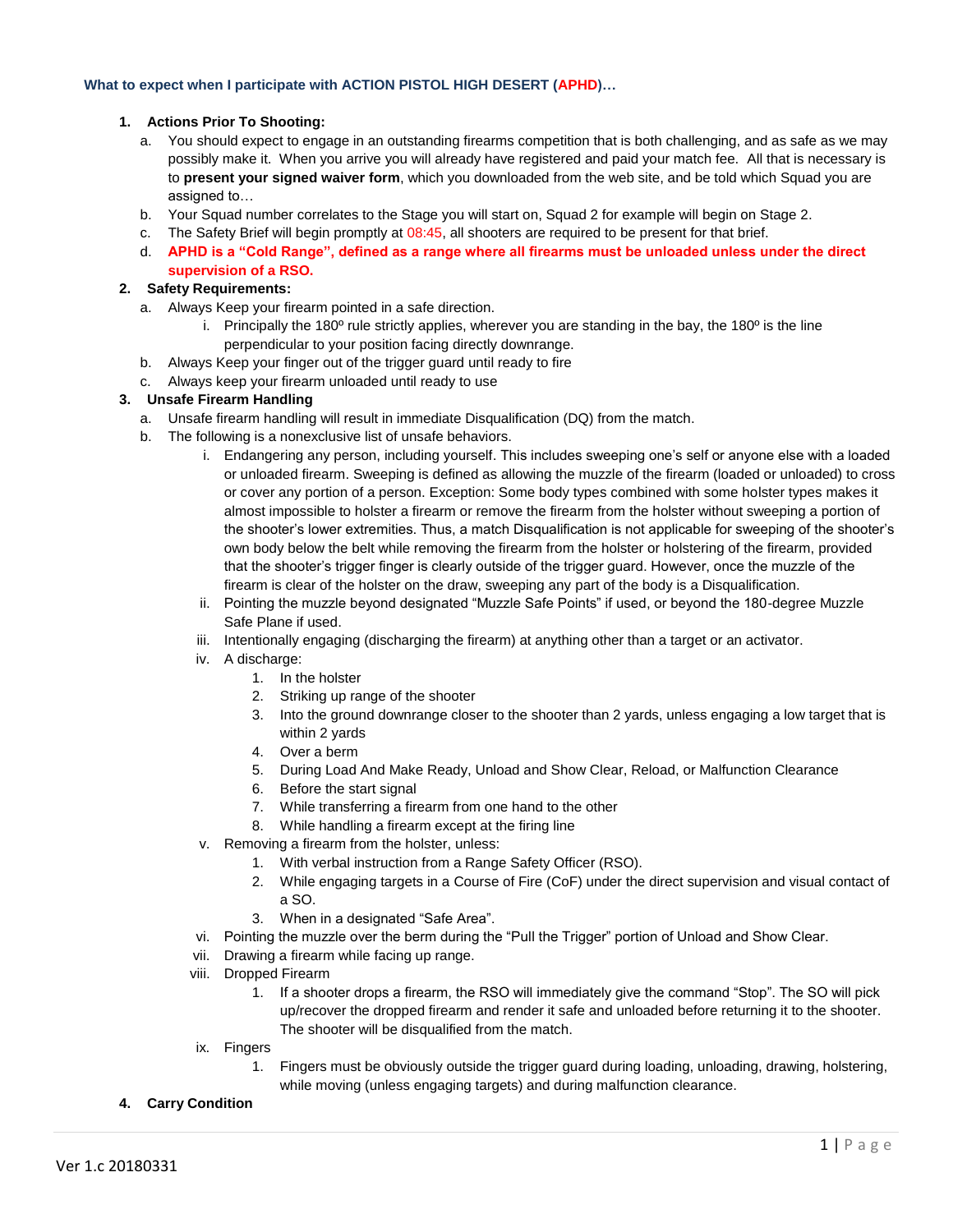- a. The normal condition of firearms not in use during a CoF is holstered and unloaded for handguns, unloaded and sheathed for long guns, with hammer down or striker forward and magazine removed or cylinder empty. Magazines, speed loaders, and moon clips may be reloaded while off the firing line, but the shooter's firearm shall be loaded or unloaded only under the direction of the RSO.
- b. Empty Chamber Flags shall be used for long guns when not in their case.
- c. APHD is a "Cold Range", defined as a range where all firearms must be unloaded unless under the direct supervision of a RSO.

# **5. Safe Areas**

- a. Each Safe Area is clearly identified by visible signage, and includes a table with the safe direction and boundaries clearly shown.
	- i. Unloaded firearms may be handled at any time at the Safe Area. This area is used for bagging or unbagging a firearm, holstering, drawing, dry firing, or equipment adjustment.
	- ii. A Safe Area may also be used for inspections, stripping, cleaning, repairs, and maintenance of firearms, ammunition feeding devices, or related equipment.
	- iii. The muzzle of the firearm must be pointed in a safe direction.
	- iv. Handling of ammunition, loaded ammunition feeding devices, loose rounds, dummy ammunition, snap caps, simunitions, training rounds, or loaded firearms is not permitted in safe areas.
	- v. A Safe Area may also be used, while accompanied by a SO, to render safe a firearm that has locked up and contains a live round or rounds.
	- vi. Reload practice within the Safe Area is not allowed. An empty magazine may be inserted into a firearm to test functionality or to drop the hammer on a firearm with a magazine disconnect, but reload practice is prohibited. The violation of any of the cases above will result in disqualification from the match.

# **6. Firearms Status**

- a. Condition 0 Loaded Magazine inserted, round in the chamber, safety off, hammer to the rear.
- b. Condition 1 Loaded Magazine inserted, round in the chamber, Hammer to rear, safety on.
- c. Condition 2 (DA/SA primarily) Loaded Magazine inserted, round in the chamber, hammer forward. For Revolvers cylinder loaded, Locked, and hammer forward. De-cocking lever shall be used to lower the hammer.
- d. Condition 3 Loaded Magazine inserted, no round in the chamber
- e. Condition 4 No Magazine inserted, no round in the chamber
- **f. No firearm shall be holstered in Condition 0 status. For pistols with an external safety, they may be holstered in Condition 1, Striker Fired internal safety may use Condition 1, and all others shall be holstered in Condition 2.**

# **7. Magazine Capacity**

a. Regardless of magazine capacity, no magazine shall be loaded in excess of 10 rounds. At the start, the maximum loading for handguns and rifles is 10 +1 in the chamber. For Shotguns it is 5+1 in the chamber. For shotgun, subsequent reloads may be to magazine capacity, not to exceed 10 rounds.

# **8. Range Commands**

a. Many of the range commands given to a shooter by the RSO are for safety, while the rest are for stage administration. Following is a list of the range commands in the general order they will be issued:

# **i. Range Is Hot - Eyes & Ears**

- 1. This is the first command given to each shooter starting the action of shooting a stage. This command signifies the start of the CoF. The shooter will make sure that their eye and hearing protection are in place. It is also notification to anyone in the shooting bay to check that their own eye and hearing protection is properly fitted.
- **ii. Step In**
	- 1. At this command the shooter may enter the starting square or start point.

# **iii. Load and Make Ready**

- 1. When the shooter has proper eye and hearing protection, the SO will issue the Load and Make Ready command. The shooter will prepare the firearm and magazines to match the start position for the stage. Typically, this is to load the firearm and holster, but may include non-typical loading or staging of equipment. The shooter will then assume the starting position necessary for the stage. If the shooter's firearm is not to be loaded for the start of a stage the command used will be "Make Ready."
- 2. Once loaded, the firearm shall be holstered or benched per the stage description.
	- a. 1911 style pistols shall be in Condition 1
	- b. DA/SA Semi Auto with Manual Safety Shall be condition 1
	- c. DA/SA without Manual Safety shall be Condition 2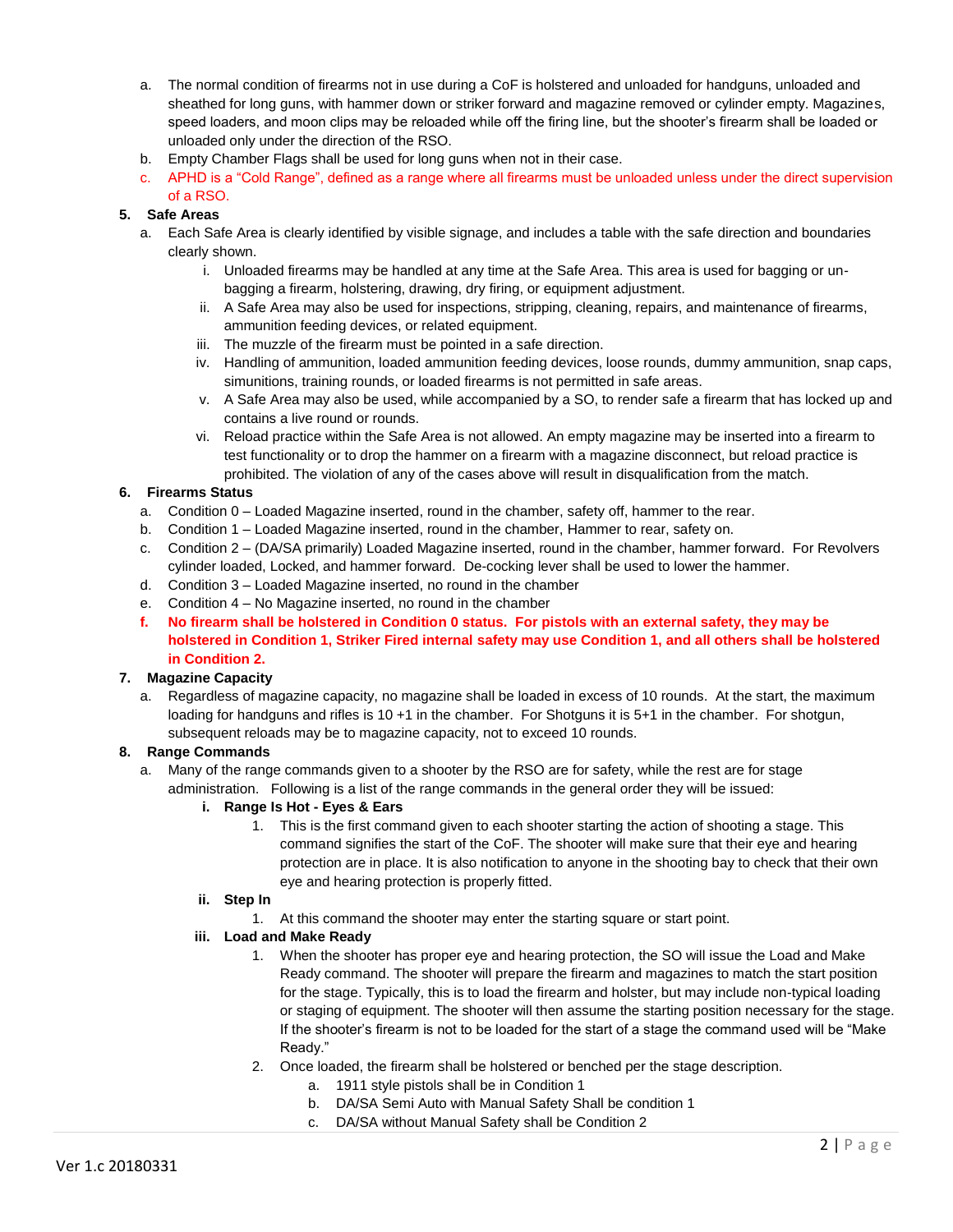- d. Revolvers Condition 2
- e. Long Guns, benched, safety on

# **iv. Are You Ready?**

1. After "Load and Make Ready," the SO will ask the shooter "Are You Ready?" If ready, the shooter should respond verbally, or by obvious nodding of the head, but may also choose to stand ready. If there is no response from the shooter in approximately 3 seconds, the shooter is assumed to be ready. If the shooter is not ready when this question is asked the shooter must respond "Not Ready".

## **v. Standby**

1. This command is given after the shooter is ready. This command will be followed by the start signal (Timer Beep) within 1-4 seconds. The shooter may not move or change positions between the "Standby" command and the start signal, unless required to do so by the CoF.

### **vi. Finger**

1. This command is given when the shooter's finger is not obviously and visibly outside the trigger guard when it should be.

### **vii. Muzzle**

1. This command is given when the muzzle of the shooter's firearm is pointed near the  $180^{\circ}$  or a muzzle safe point. The shooter must correct the errant muzzle and continue with the stage.

## **viii. Stop**

1. This command is given when something unsafe has happened or is about to happen during a stage, or when something in the stage is not correct. The shooter must immediately stop all movement, place the trigger finger obviously and visibly outside the trigger guard, and await further instruction. Failure to immediately stop and remove the trigger finger from within the trigger guard will result in disqualification from the match.

### **ix. If Finished, Unload and Show Clear**

1. This command will be issued when the shooter has apparently finished shooting the stage. If the shooter is finished, all ammunition will be removed from the firearm and a clear chamber/cylinder will be shown to the SO. If the shooter is not finished, the shooter should finish the stage and the command will be repeated.

## **x. If Clear, Slide Forward or Close Cylinder**

1. Once the SO has inspected the chamber/cylinder and found it to be clear, this command will be issued and the shooter will comply.

#### **xi. Pull the Trigger**

1. The shooter will point the firearm at a safe berm (downrange) and pull the trigger to further verify that the chamber is clear. If the firearm fires, the shooter will be disqualified from the match. This requirement also applies to firearms with a de-cocker or magazine disconnect. For firearms with a magazine disconnect, an empty magazine, or dummy magazine must be inserted before the trigger is pulled, and then removed again. This command is not needed for revolvers.

#### **xii. Holster**

1. The shooter will safely holster the firearm.

# **xiii. Range is Clear**

- 1. This command indicates to everyone within the stage boundaries that the range is clear. This command ends the CoF and begins the scoring and resetting of the stage.
- 2. No one may proceed forward of the start line or box until the RSO declares the "Range is Clear"

#### **9. Additional Notes:**

- a. Steel Targets must be engaged from **10 yards or more**. If a shooter engages a steel target from less than 10 yards the shooter will be disqualified.
- b. Resetting of targets is the responsibility of all shooters with the exception of the RSO, Score Keeper, and upcoming Shooter. Please be attentive to this in order to move the competition along at a brisk pace.
- c. All shooters not actively engaged in firing the CoF, shall remain behind the starting position until the "Range is Clear" command is issued.

#### **10. Environment**

- a. Lucerne Valley is a high desert environment subject to large daily variation in temperature, 40° in a day's time is not unusual. Dress accordingly and in layers.
- b. The ground is typical desert, with sand, rocks, and trip hazards**. All shooters must wear closed toe shoes**. Boots, to ankle height (or higher) are strongly recommended.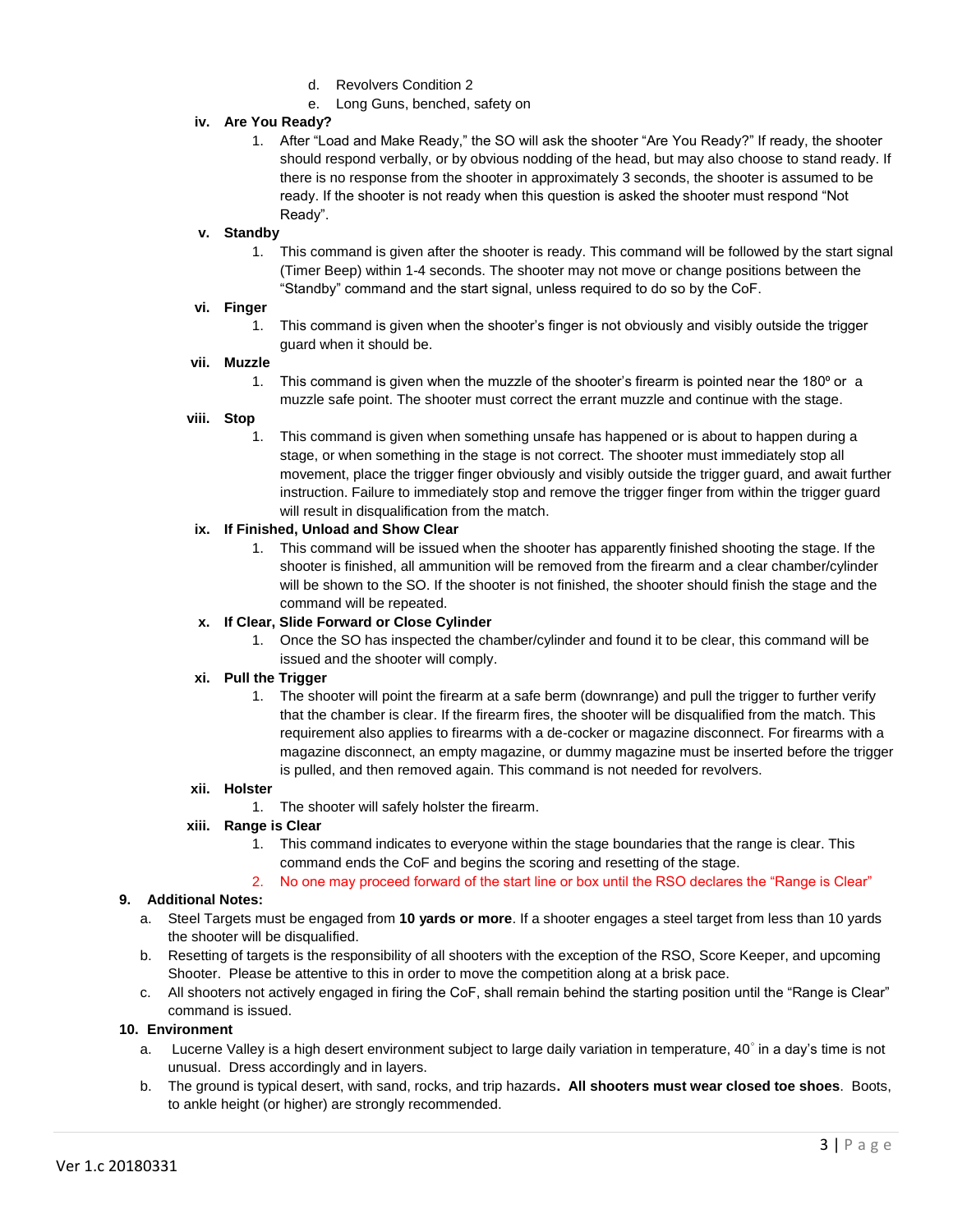- c. Hot brass has potential to cause burns; shooters are encouraged to wear long sleeve shirts with a collar that closes at the neck. This has the added benefit of providing sun protection.
- d. Hats are also strongly recommended, as is sun screen.
- e. This is a sporting event, which will cause the majority of us to perspire. Select sunscreen and skin products that resist sweat and will not wind up in your eyes.
- **f. Your personal safety is our highest concern, but is ultimately your responsibility; Act Accordingly.**

# **11. Range Safety Officer Corner:**

- a. First and foremost, all participants are safety officers, and should they observe an unsafe situation developing, call STOP and refer the matter to the designated RSO.
- b. All Range Safety Officers (RSO) please review the Action Pistol High Desert (APHD) Brief on our website under the Rules/Regs Tab on our homepage [www.actionpistolhd.com](http://www.actionpistolhd.com/) , with particular attention to standardized range commands.
- c. Your designated scorekeeper is your assistant; they should be familiar with utilizing the tablet and the Practiscore application for entering scores. They are also your eyes and ears during the Course of Fire (CoF) for the area behind you and the shooter. They shall ensure no participants or spectators advance beyond the starting box/line until the RSO has declared the "Range is Clear".
- d. The "Range is Clear" when the following has occurred; shooter removes the magazine or opens and empties the cylinder, slide/cylinder is locked to the rear (or opened as in Revolver) and is visually inspected by the RSO, slide then moved forward, trigger pulled. Ensure the muzzle is pointed in a safe direction, de-cocking does not satisfy this trigger pulled requirement. If the shooter has a magazine safety, they must insert an empty magazine and pull the trigger. The firearm is then holstered, and RSO announces "Range is Clear".
- e. Magazine loading limit for semi-auto pistols and rifles is (10) rounds regardless of actual magazine capacity. For the start, the shooter may load (1) in the chamber and (10) in the magazine, all reloads are a maximum of (10) rounds in the magazine.
- f. Revolvers are to be loaded to cylinder capacity.
- g. For Shotguns, at the start, maximum loading is (1) in the chamber, and (5) in the magazine. Shotgun reloads may be to magazine capacity.
- h. Any shooter violating loading limits, shall be assessed a (25) second Flagrant Procedural Error (FPE) penalty for that course of fire. Any doubts, review your shot timer.
- i. During the CoF, pay strict attention to the 10 yard minimum for shooting steel.
- j. For the shotgun stages, confirm the shooter is using only #6 8 Lead shot, 2.75" shells. No steel shot on steel is permitted
- k. For Long Guns a empty chamber flag shall be inserted until the shooter has been given the command "Load and Make Ready". No long guns will be loaded prior to the starting box/line.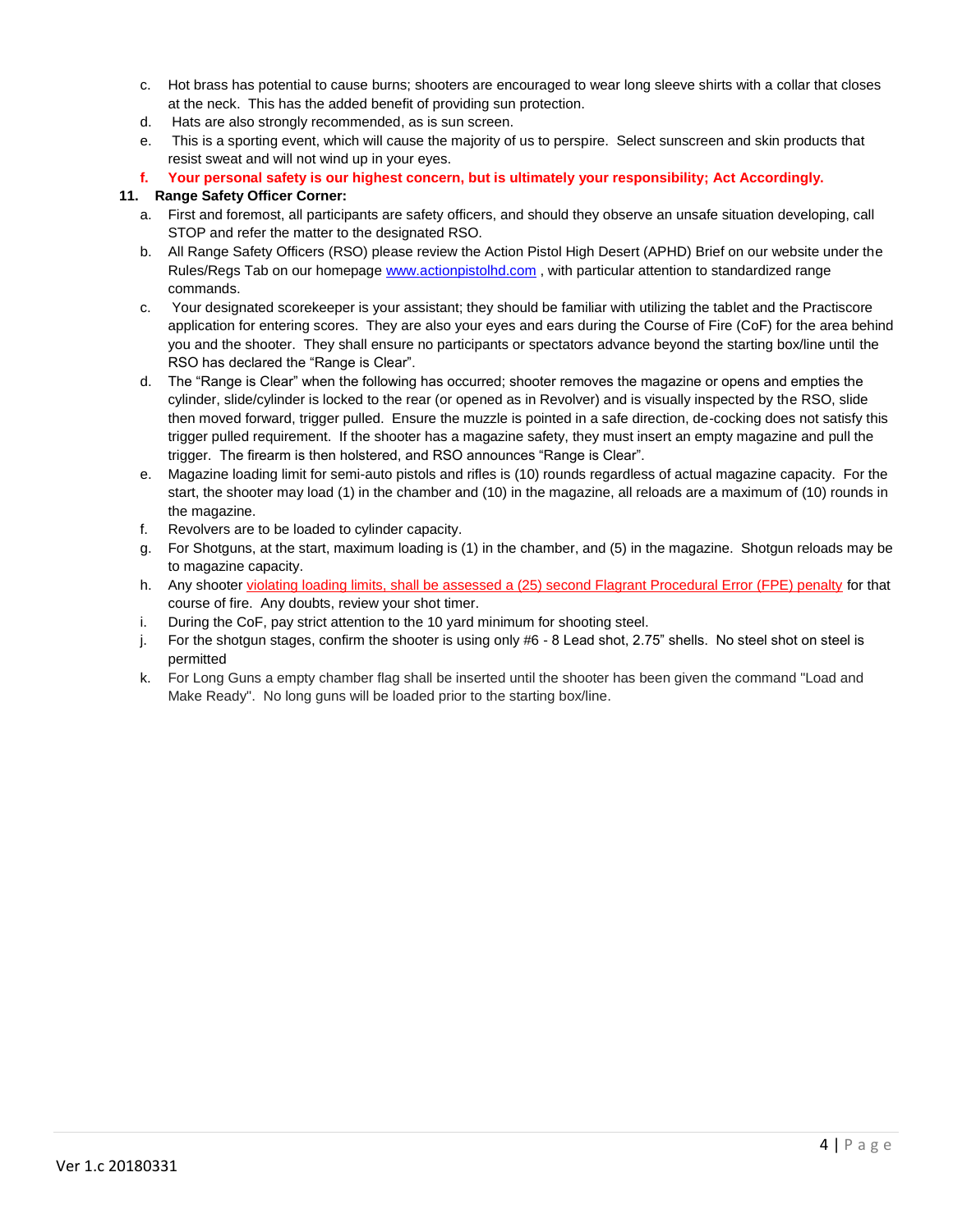# **12. What Do I need to participate?**

|                                           | Authorized  | Required    | Optional (Recommended) | Prohibited |
|-------------------------------------------|-------------|-------------|------------------------|------------|
| Administrative<br>Equipment               |             |             |                        |            |
| <b>Ballistic</b><br>Safety<br>Glasses     |             | $\mathsf X$ |                        |            |
| Hearing<br>Protection                     |             | $\mathsf X$ |                        |            |
| Holster                                   |             | $\mathsf X$ |                        | Note 1     |
| Magazine<br>Holder                        |             |             | $\mathsf X$            |            |
| Sun<br>Protection                         |             |             | $\mathsf X$            |            |
| Closed Toe<br>Shoes                       |             | $\mathsf X$ |                        |            |
| Water                                     |             |             | $\mathsf X$            |            |
| Firearms (Handgun)                        |             |             |                        |            |
| 22 LR (SA, R,<br>or Rifle)                | $\mathsf X$ |             |                        |            |
| .9mm Kurz<br>(.380)                       | $\mathsf X$ |             |                        |            |
| 9mm<br>Parabellum<br>$(SA \text{ or } R)$ | $\mathsf X$ |             |                        |            |
| 10mm (SA)                                 | $\mathsf X$ |             |                        |            |
| .40 S&W (SA)                              | $\mathsf X$ |             |                        |            |
| .45 ACP (SA<br>or $R$ )                   | $\mathsf X$ |             |                        |            |
| .38 Spl (R)                               | $\mathsf X$ |             |                        |            |
| .357 Mag $(R)^2$                          | $\mathsf X$ |             |                        | Note 2     |